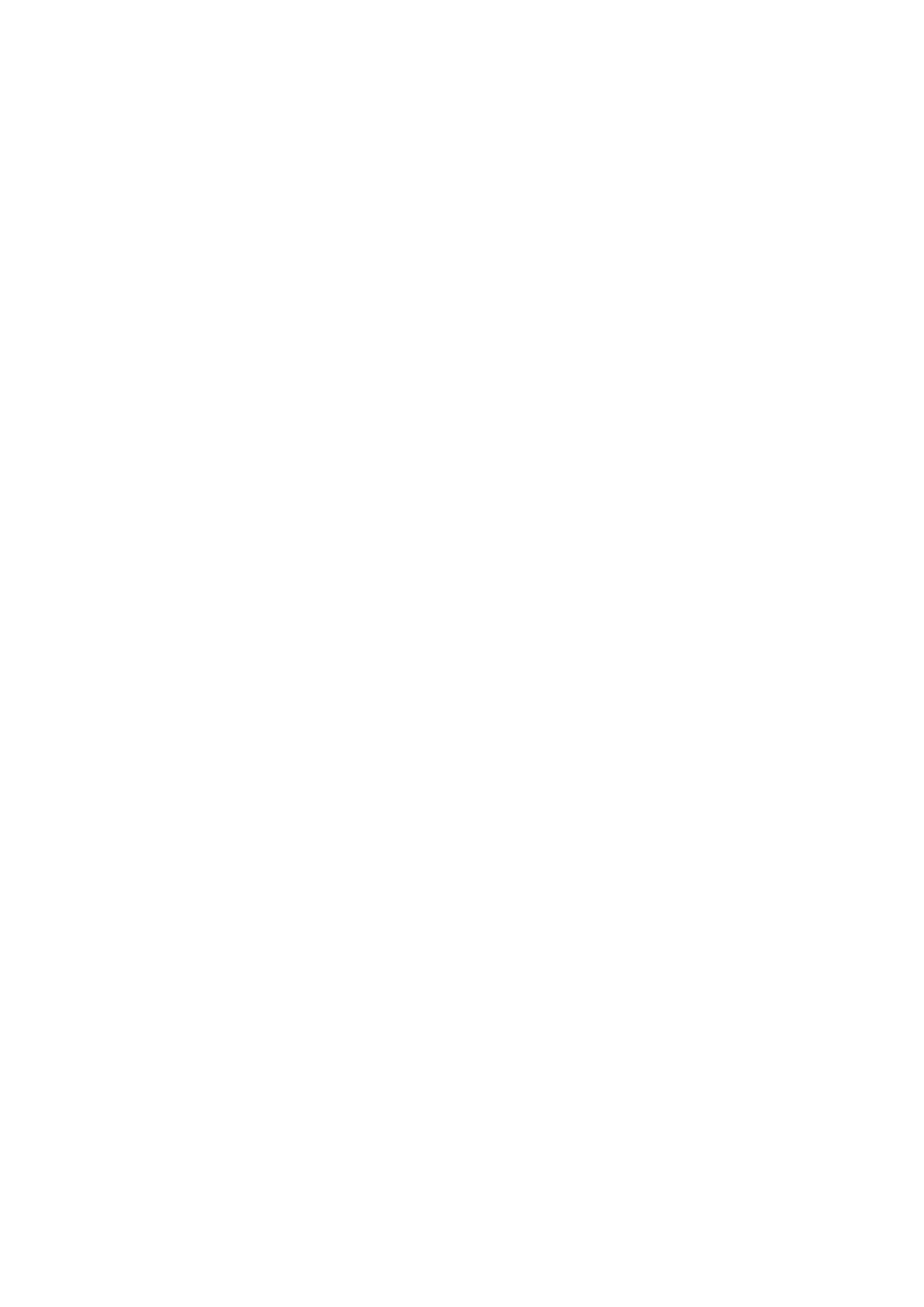

## INTRODUCTION

On 31 December 2014, in his New Year speech to the French people, the President of the French Republic declared combating racism and anti-Semitism a Major National Cause for 2015.

Prioritizing the combat against racism and anti-Semitism, mobilizing the State, the local governments, civil society and the citizens in both metropolitan and overseas France, means recognizing the urgency of the situation: the urgency of the new outbreak of anti-Semitism which we believed to have been extinguished and is at its highest level since the end of the war; the urgency of the social, territorial and identity divide in areas left to tackle delinquency and radicalism alone, and where all values will be gradually distorted if we are not careful; the urgency of the flood of hatred spouted daily on the Internet and social networks by preachers of hate and back-room ideologies; and lastly, the urgency when racist and anti-Semitic insults become the norm in school playgrounds and sports grounds.

In the French Republic, there can be no areas outside the law. Nor can there be any areas where the importance of respect, an essential value of the Republic, is not recognized: racist insults cannot be tolerated in public spaces, in classrooms, or on the Internet. It should be possible to talk about the Holocaust, teach about genocides, discuss slavery, look back at history and all histories, without avoiding or skirting round these subjects, because knowledge is the only way to reduce intolerance.

When it comes to racism, no act is harmless. Each one weakens the Republic, especially if it goes unpunished. And racist abuse has taken place. This abuse is not only a threat to those who fall victim to it, French citizens who are Jewish or Muslim, and more broadly all those who suffer racism or discrimination due to their skin colour, origin or beliefs: this abuse undermines the pact on which our Republic is founded. It jeopardizes the national community's very ability to continue living together, under the laws of the Republic, with a shared love of its values.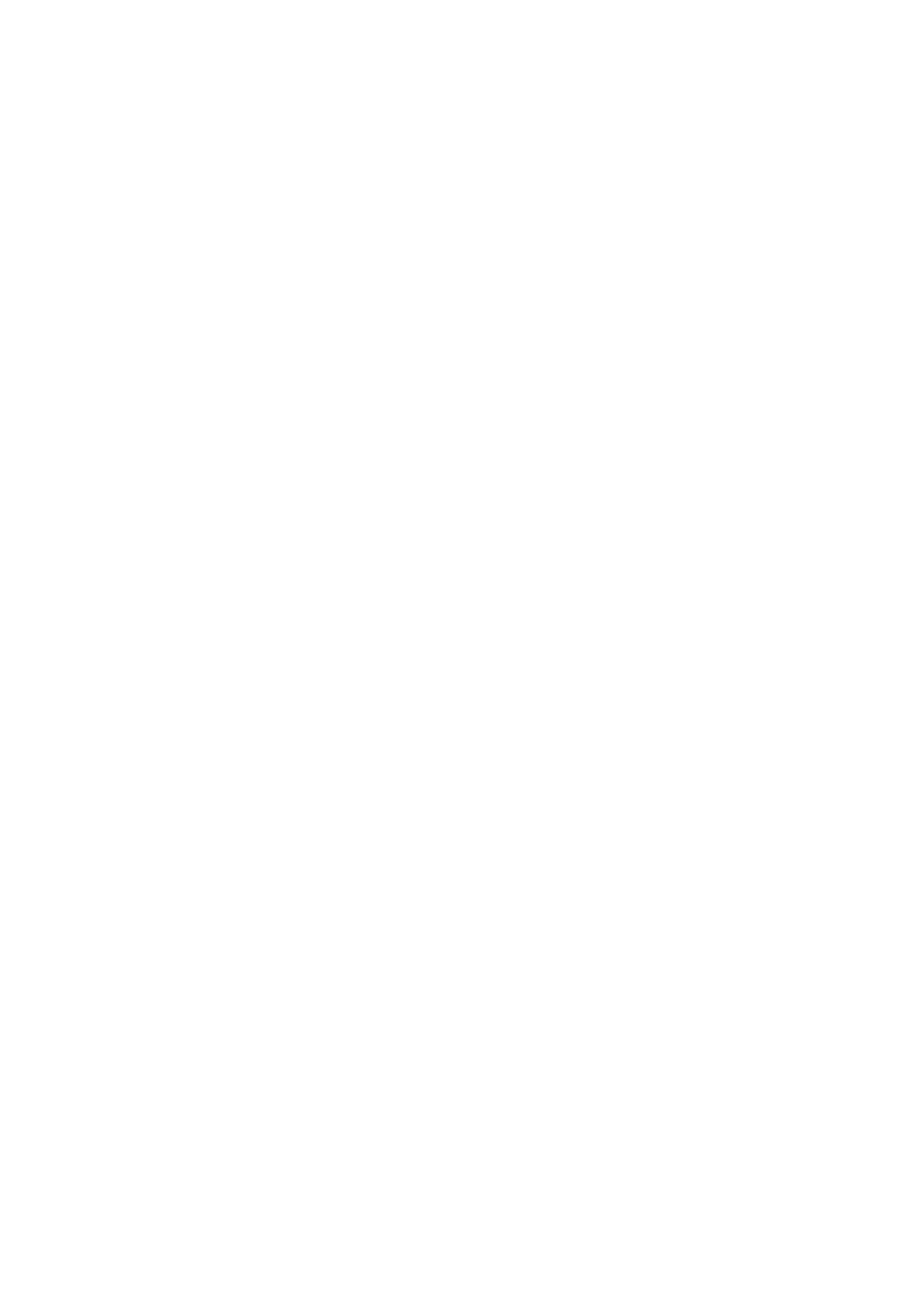

## 1. MOBILIZING FRANCE AGAINST RACISM AND ANTI-SEMITISM

A proactive communication campaign will be launched to raise awareness and encourage people of all professional backgrounds, all social categories, all territories and all generations to take action to combat prejudice.

## Combating racism and anti-Semitism, a Major National Cause for 2015

- Action 1. Launch a proactive government communication campaign in mid-2015
- Action 2. Launch a participative viral campaign in the second half of 2015

## Mobilizing civil society to combatracism and anti-Semitism

- Action 3. Mobilize "major sponsors"
- Action 4. Set up a club of citizenship patrons

## Revising local citizenship policies to combatracism and anti-Semitism more effectively

- Action 5. Create an operational body for the combat against racism and anti-Semitism in each **Department**
- Action 6. Draw up territorial plans to combat racism and anti-Semitism, and to promote citizenship
- Action 7. Develop dedicated "citizenship teams" attached to prefects
- Action 8. Create a label to be awarded to associations that promote the values of the Republic

## 2. SANCTIONING EVERY RACIST OR ANTI-SEMITIC ACT AND DEFENDING THE VICTIMS

Reform criminal justice proceedings to ensure that those responsible for racist or anti-Semitic acts or speech are punished more quickly and effectively.

## Ensuring a better understanding of the situation in order to address it more effectively

- Action 9. Gain better knowledge of racism and anti-Semitism by carrying out an annual survey of victims
- Action 10. Publish an annual list of the sentences handed down by the courts

#### Making sanctions more effective and educational

- Action 11. Include punishment of hate speech in the field of general criminal law to simplify investigation and judgment rules
- Action 12. Make racism and anti-Semitism an aggravating factor for all crimes and offences
- Action 13. Make it possible to initiate a criminal order procedure in the case of racist insults
- Action 14. Develop alternative and educational sentences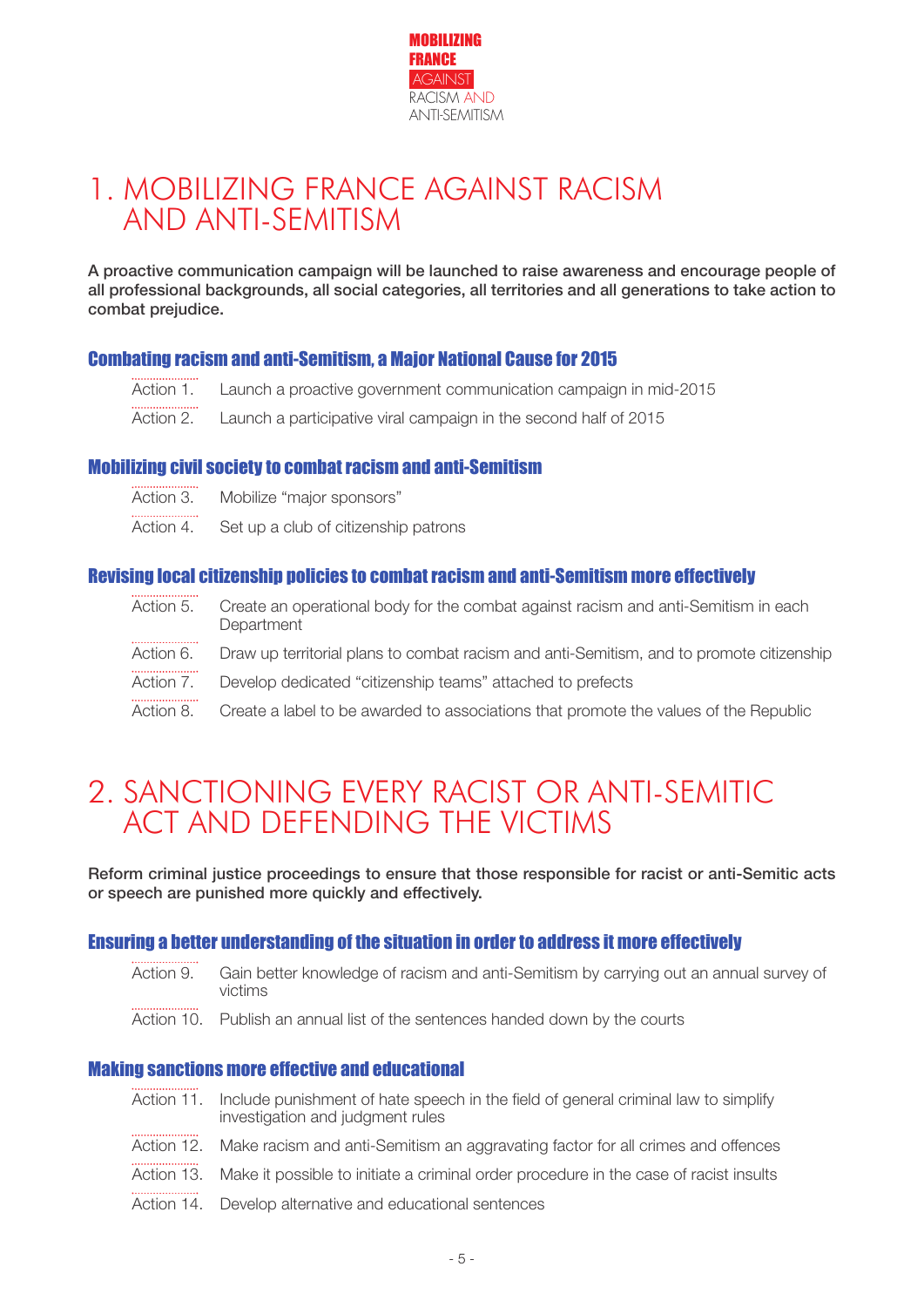

## Protecting and supporting victims

- Action 15. Guarantee the security of places of worship, schools and Jewish and Muslim meeting places
- Action 16. Authorize class actions by law to combat discrimination more effectively
- Action 17. Provide specialized assistance to victims of racist and anti-Semitic acts

## 3. PROTECTING INTERNET USERS FROM THE PROPAGATION OF HATRED

Combating racist and anti-Semitic content requires not only eliminating hate messages, but also prosecuting those responsible for these messages. It is necessary to increase the responsibility of digital platforms, ensure offences are properly sanctioned and promote an effective counter-discourse.

#### Increasing the responsibility of digital platforms

Action 18. Make it an obligation for platforms hosting content intended for the French public to have a legal base in France

## Ensuring offences are properly sanctioned

- Action 19. Create a national unit against hatred on the Internet
- Action 20. Issue e-warnings to reduce the number of repeat offences
- Action 21. Give associations the means to promote an effective counter-discourse
- Action 22. Make use of Digital Public Spaces

## 4. EDUCATING CITIZENS THROUGH SCHOOL, CULTURE AND PASSING ON VALUES

Prejudice is rooted in ignorance. Knowledge, culture and education in the broadest sense remain the best defence against hate speech.

Schools are at the heart of this combat, as places where knowledge is passed on and pupils learn how to live together. But education spreads far beyond the classroom: it takes place through culture, visiting remembrance sites, learning about community life, and sport.

Action 23. Create a scientific committee attached to the Interministerial Delegation for the fight against racism and anti-Semitism (DILCRA)

#### Giving schools the means to preserve and pass on the values of the Republic

- Action 24. Strengthen and structure the training and resources dedicated to combating racism and anti-Semitism
- Action 25. Provide staff training on the values of the Republic and secularism
- Action 26. Support educational teams that are dealing with incidents
- Action 27. Establish a network of racism and anti-Semitism advisers in higher education establishments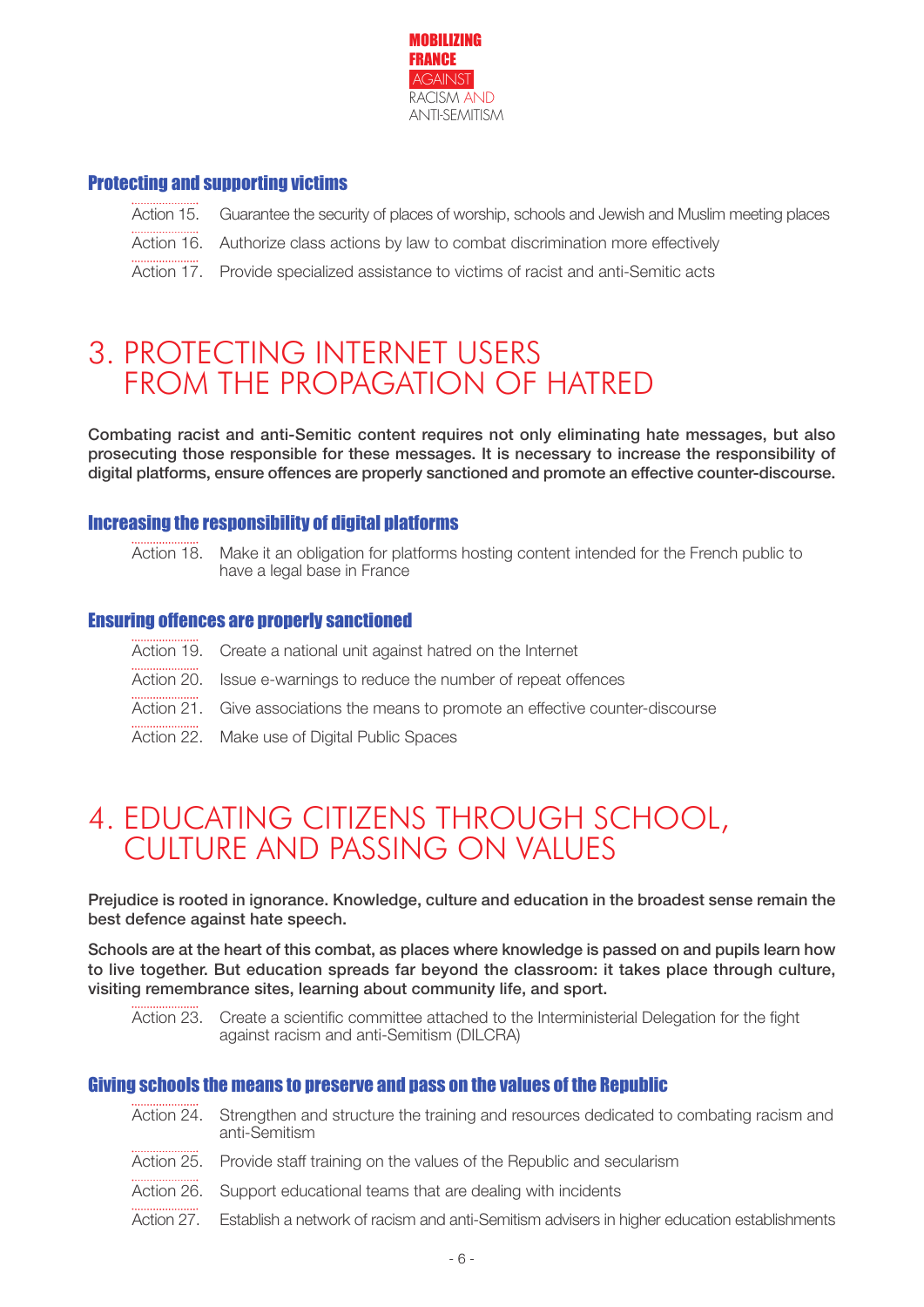

## Ensuring all incidents are followed up on by evaluating the reporting system, giving pupils greater responsibility and improving teaching about sanctions

- Action 28. Evaluate the quality of the reporting system, the effectiveness of preventive, educational responses, and the use of sanctions in the school environment
- Action 29. Give pupils more responsibility and develop peer mediation to improve the atmosphere and reduce racism and anti-Semitism in schools
- Action 30. Draw up a reference guide recapping the law and the applicable penalties, for use by all those involved in education

## **Culture, remembrance and history, to educate against racism and anti-Semitism**

- Action 31. Set up a "Remembrance and Histories" response fund to mobilize and foster links between remembrance institutions
- Action 32. Ensure each stage of education focuses on a remembrance site and a particular work, to educate against racism and anti-Semitism
- Action 33. Develop audiovisual education in partnership with actors in this field, including the French National Audiovisual Institute (INA) and France Télévisions.

#### Citizenship education outside school

- Action 34. Set up a civic sponsorship scheme
- Action 35. Assign civic service volunteers to associations combating racism and anti-Semitism and support those involved in community education
- Action 36. Make the week of 21 March a major opportunity to unite people against racism and anti-Semitism
- Action 37. Encourage initiatives to combat racism and anti-Semitism, in the framework of territorial education projects
- Action 38. Increase vigilance towards anti-Semitism and racism in sport
- Action 39. Train 1000 ambassadors for "values in sport"
- Action 40. Set up a toll free helpline in each sports league for managers of amateur clubs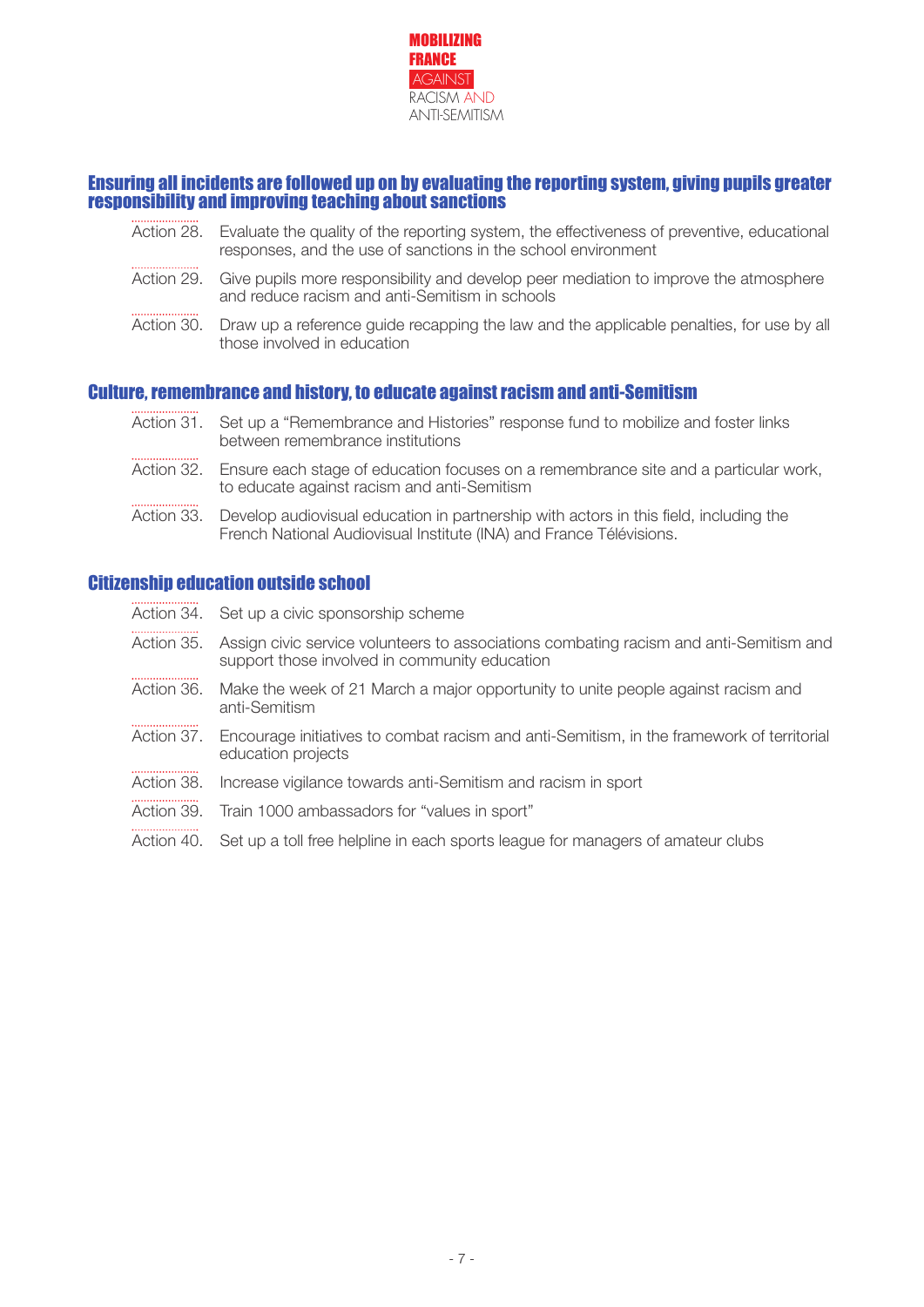

## FOCUS 1: INCREASING RESOURCES TO COMBAT RACISM AND ANTI-SEMITISM

The action plan against racism and anti-Semitism will be implemented over three years, from 2015 to 2017.

It will have a budget of €100 million over three years, for both running initiatives at national level and encouraging local policies to promote citizenship.

This plan will be implemented under a tighter national management structure. In the first stage of this restructuring, the Interministerial Delegation for the fight against racism and anti-Semitism (DILCRA) was completely overhauled and directly attached to the Prime Minister.

The Interministerial Committee for the fight against racism and anti-Semitism will meet annually with the Prime Minister, to ensure the plan is being correctly implemented and make any necessary adjustments.

A steering committee, led by DILCRA and meeting on a quarterly basis, will bring together correspondents selected by the Ministers - one from each Minister's private office and one from the administrative departments of each ministry.

DILCRA will report annually on the implementation of the plan to the National Representatives, the Defender of Rights, the French National Consultative Commission on Human Rights, the Economic, Social and Environmental Council, and the European and EU bodies that deal with human rights.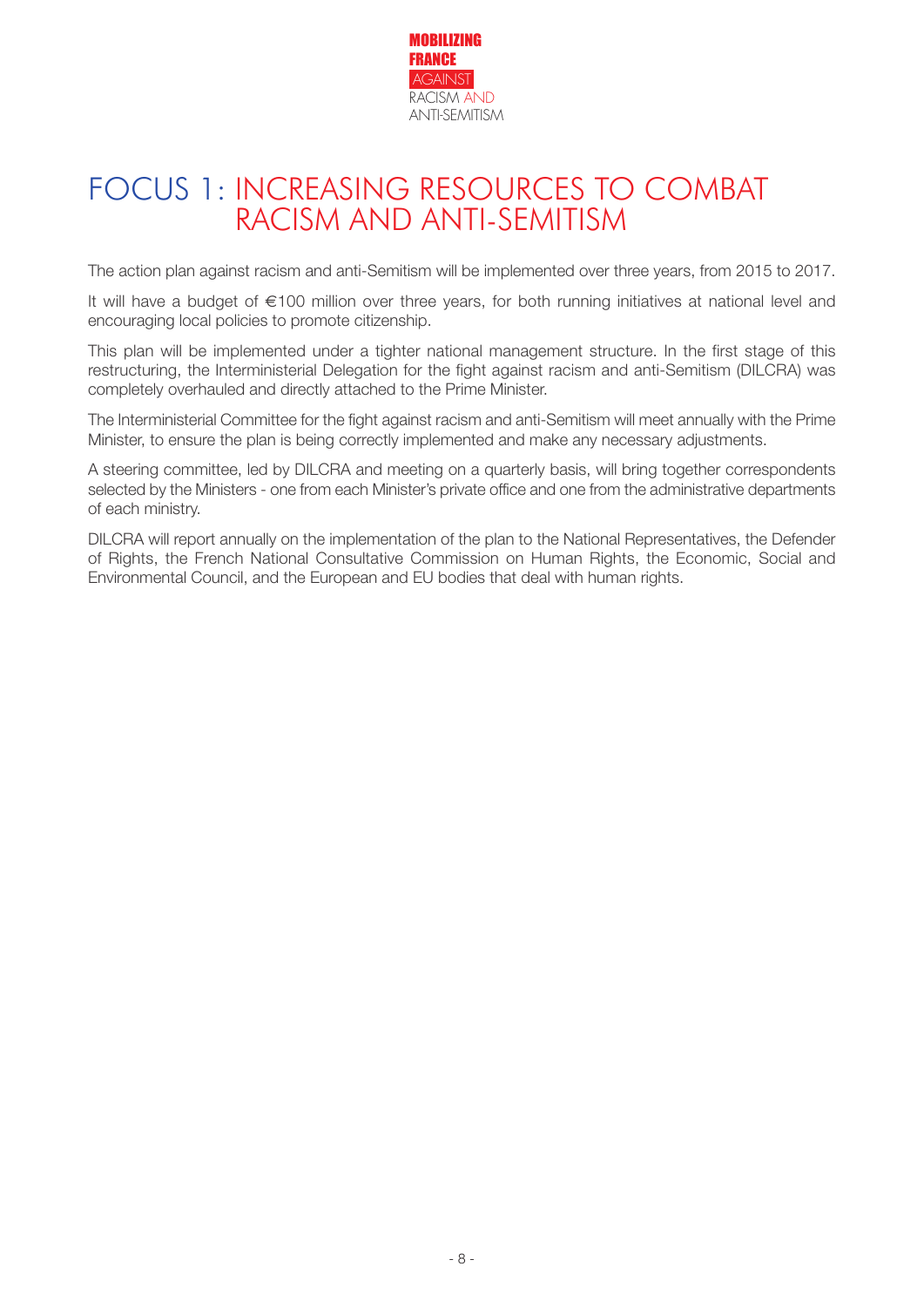

## FOCUS 2: COMBATING RACISM AND ANTI-SEMITISM: A MAJOR NATIONAL CAUSE

#### Launch a proactive government communication campaign in mid-2015

Declaring the combat against racism and anti-Semitism a Major National Cause is an opportunity to launch a campaign to raise public awareness via local and national mass media, in metropolitan and overseas France. This campaign will be launched in mid-2015. This proactive, realistic campaign, seeking to galvanize people and raise awareness, should express the State's commitment and call for French society to take action.

#### Launch a participative and viral campaign in the second half of 2015

In order to extend this government campaign, a call for applications from associations will be launched in the second half of 2015; the selected association will run a campaign lasting throughout 2016. A participative communication campaign, aiming for viral popularity and based on short formats (videos, photos, texts), will also be launched, in order to encourage civil society initiatives and reach younger people who are more interested in the Internet and social networks than traditional media. Web artists, designers and influencers will be called on to take part in this project.

#### Mobilize "major sponsors" of the fight againstracism and anti-Semitism

Artists, sportspeople, intellectuals, and online and social network influencers, as well as role models from various professions (teachers, police officers, servicemen and -women, people in the restaurant and hotel trades, journalists, medical professionals, emergency services staff and craftspeople) who are able and willing to make a contribution will receive the title of "major sponsors of the fight against racism and anti-Semitism" and receive logistical support from public authorities to lead creative, educational or awareness-raising initiatives.

## Set up a club of citizenship patrons

A club will be set up to gather contributions from corporate foundations and private donors. These funds will be used to support charitable projects or communication initiatives.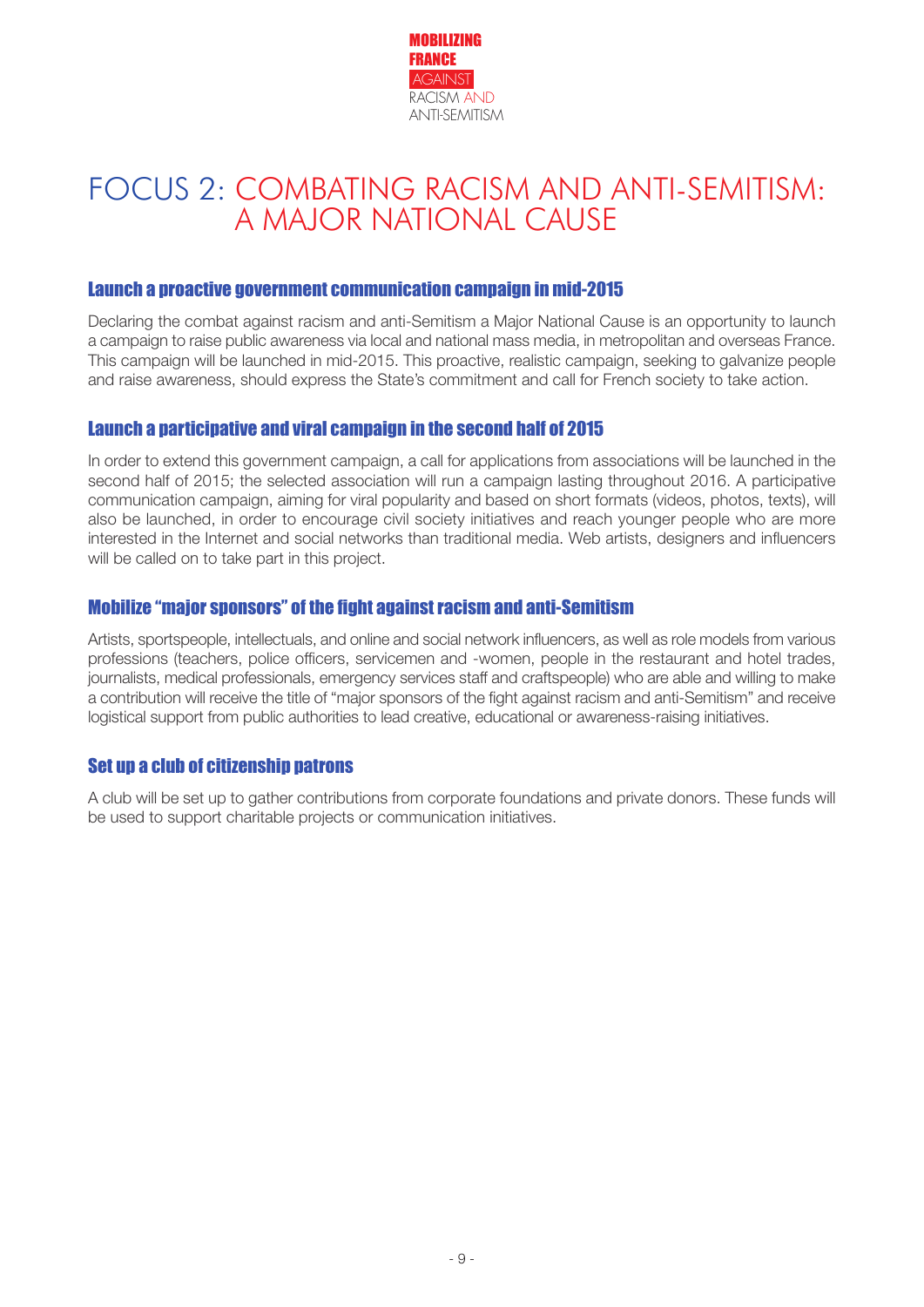

## FOCUS 3: AN "OPERATION OF TRUTH" TO UNCOVER THE REALITY OF RACISM AND ANTI-SEMITISM

# Supplement knowledge of racism and anti-Semitism through an annual survey of victims,<br>carried out by the French National Supervisory Board on Crime and Punishment (ONDRP)

As for crime in general, our knowledge about racist and anti-Semitic offences is based on the information recorded by the police and the gendarmerie. While this system is an effective measuring tool and helps us to assess changes over time, it would be useful to develop an approach based on surveys of victims, to reduce the number of unreported incidents, which are particularly common when it comes to discrimination and insults, as well as police refusal to record complaints, which is even more harmful.

## Publish an annual list of the sentences given forthe various charges related to racism and anti-Semitism

Currently, incidents recorded by the police and the gendarmerie are known and cross-checked, in the case of both anti-Semitic and anti-Muslim acts. A similar list should be drawn up and widely circulated, detailing complaints lodged, proceedings initiated and sentences handed down by the judicial authority, distinguishing between categories of acts (racism, anti-Semitism, racial, ethnic or religious discrimination, negation or defence of crimes against humanity). This transparency will increase the visibility of action within the justice system and strengthen citizens' confidence in the courts' commitment to prosecuting and sanctioning these offenders.

## Create a scientific committee attached to the Interministerial Delegation forthe fight against racism and anti-Semitism (DILCRA)

This body will be made up of researchers, academics and intellectuals representing all disciplines that enhance existing knowledge of the development of racist behaviours, ideologies and prejudices, including sociology, political sciences, history of ideas, psychiatry, neurology and anthropology. It will also include public action practitioners, such as elected officials, magistrates, prefects, police officers and teachers, so that these practitioners and experts may benefit mutually from comparing their knowledge and experience.

The committee will meet regularly to formulate recommendations and opinions, encourage research by awarding grants and research prizes, organize conferences and coordinate publications. It will be able to build partnerships with public higher education establishments in France and abroad that wish to contribute to the growth of knowledge in this area.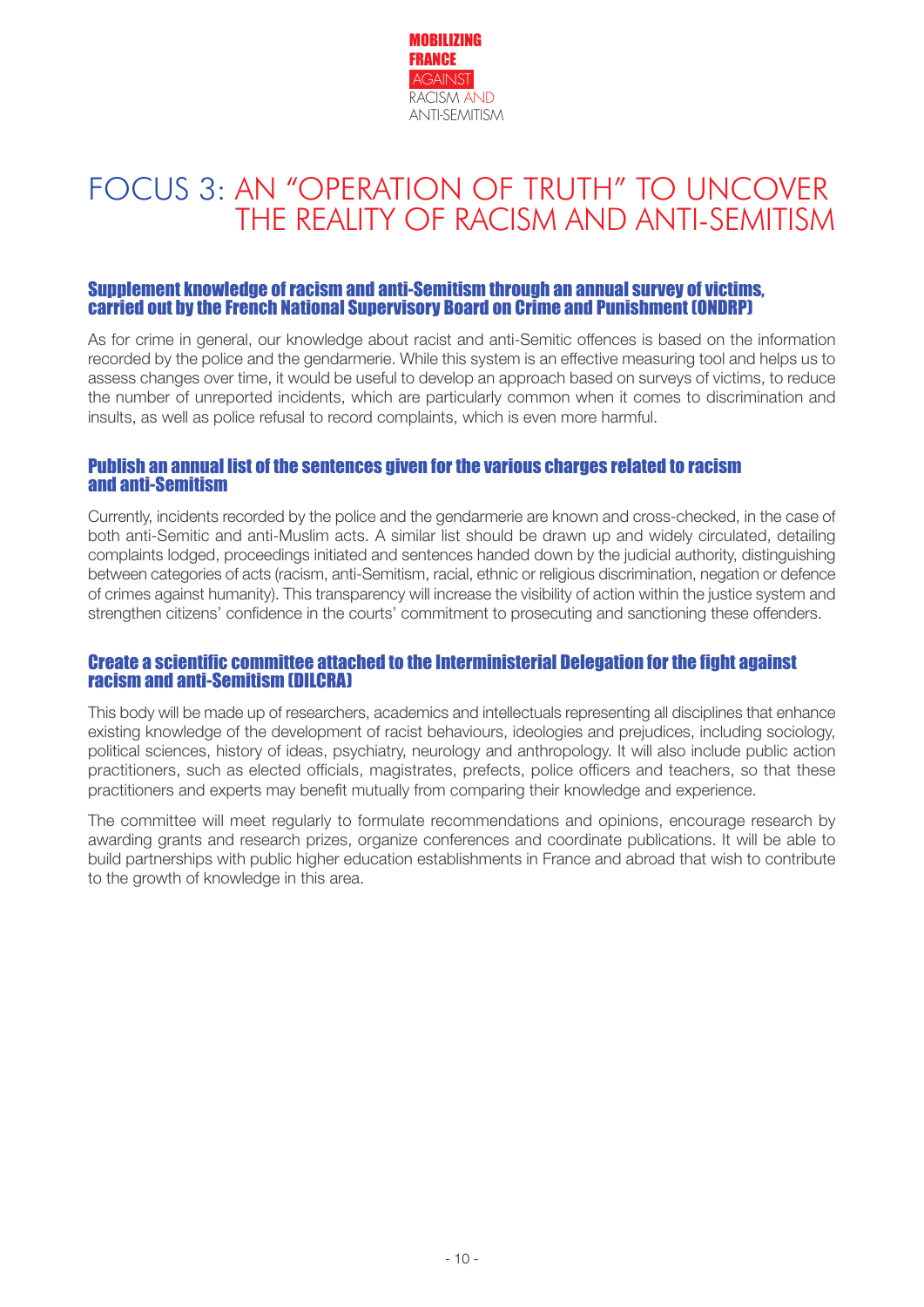

## FOCUS 4: MORE EFFECTIVE AND EDUCATIONAL SANCTIONS

#### Include punishment of hate speech in the field of general criminal law, to simplify investigation and judgment rules

Certain specific features of press law provided for by the 1881 act are a source of procedural red tape and significantly hinder the actual judgment of the accused. This is no longer a suitable means of prosecuting those charged with racist and anti-Semitic incitement, insults or slander. It is therefore necessary either to include these offences in the criminal code, making certain specific arrangements, or ensure they are no longer covered by provisions of the 1881 act that no longer seem appropriate.

## Make racism and anti-Semitism an aggravating factor for all crimes and offences

As several recent cases have shown, ordinary crimes are now often accompanied or even inspired by racist or anti-Semitic prejudices. This is true of financially motivated crimes such as bag snatching, mobile phone theft or sequestration, where anti-Semitic prejudices have suddenly become an underlying motive. Yet racism, like homophobia, is not recognized as an aggravating factor for all offences, or is not recognized when there is another aggravating factor involved for some offences.

#### Develop alternative measures and educational sentences

Community service is a sentence under which an offender who has accepted the principle works for a public body or association. It often enables offenders to acknowledge the gravity of their offence without being removed from society. Public prosecutors and prison integration and probation services therefore need to take action, with an educational aim, to increase the number of community service placements in associations promoting remembrance, restoration of damaged religious or cultural buildings, etc.

Another measure that should be applied more often is that of citizenship courses. These courses should provide a general reminder of the values of the Republic, including tolerance and respect for human dignity, on which society is based, and ensure that offenders acknowledge their criminal and civil liability, as well as the duties that life in society entails. In addition, under the French Criminal Code, when the citizenship course concerns a person who has been sentenced for an offence with an aggravating factor listed in Article 132-76, it must also include a reminder about crimes against humanity, especially those committed during the Second World War. Citizenship courses will now include a specific module on combating racism and anti-Semitism. Furthermore, in the largest population areas, or in those where racist and anti-Semitic offences are most frequent, citizenship courses on this specific issue need to be introduced, in collaboration with associations.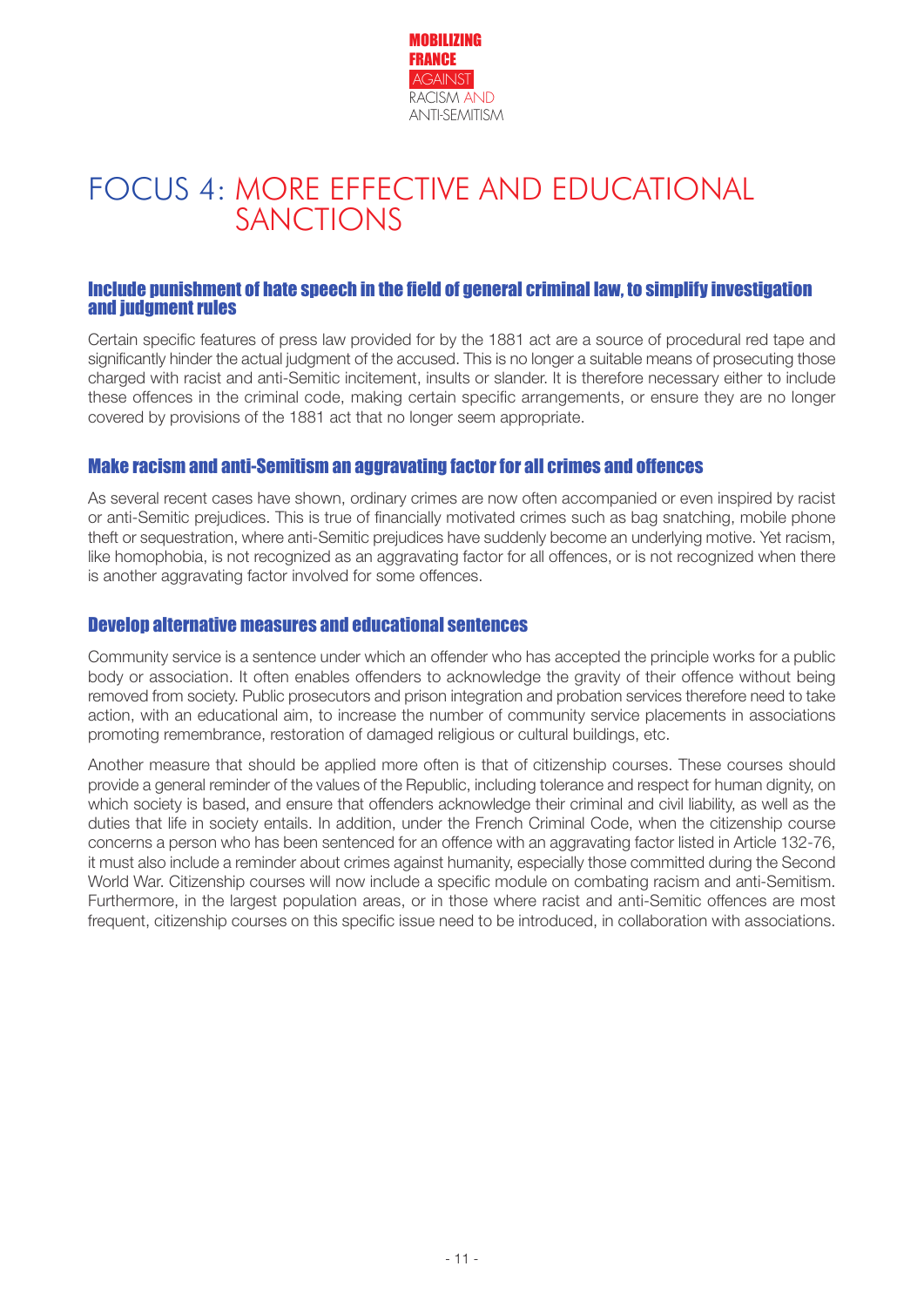

## FOCUS 5: CREATING A NATIONAL UNIT AGAINST HATRED ON THE INTERNET

The purpose of this unit will be to coordinate the institutional actors that are responsible for establishing and enforcing standards on protection against hate speech. Tasks will include:

- **◗** Simplifying the reporting system: creating a simple interface that can be used to report illegal content from any platform in just a few clicks; developing a generic "plug-in" that can be installed on the main browsers; developing a mobile application; standardization.
- **◗** Running "cyber-patrols" charged with tracking online the racist and anti-Semitic material that is the most representative, the most repeated and the most frequently shared, and carrying out investigations to identify offenders (IP addresses) so that they can be prosecuted.
- **◗** Establishing and enforcing binding specifications for platforms: compulsory explicit references in Terms of Use; clear warning on the home page about moderation; sufficient number of staff to carry out moderation; delisting procedure; obligation to report illegal content immediately to the coordination unit; deactivation of profiles after notice, etc.
- **I Laying down recommendations and warnings** directed at platforms.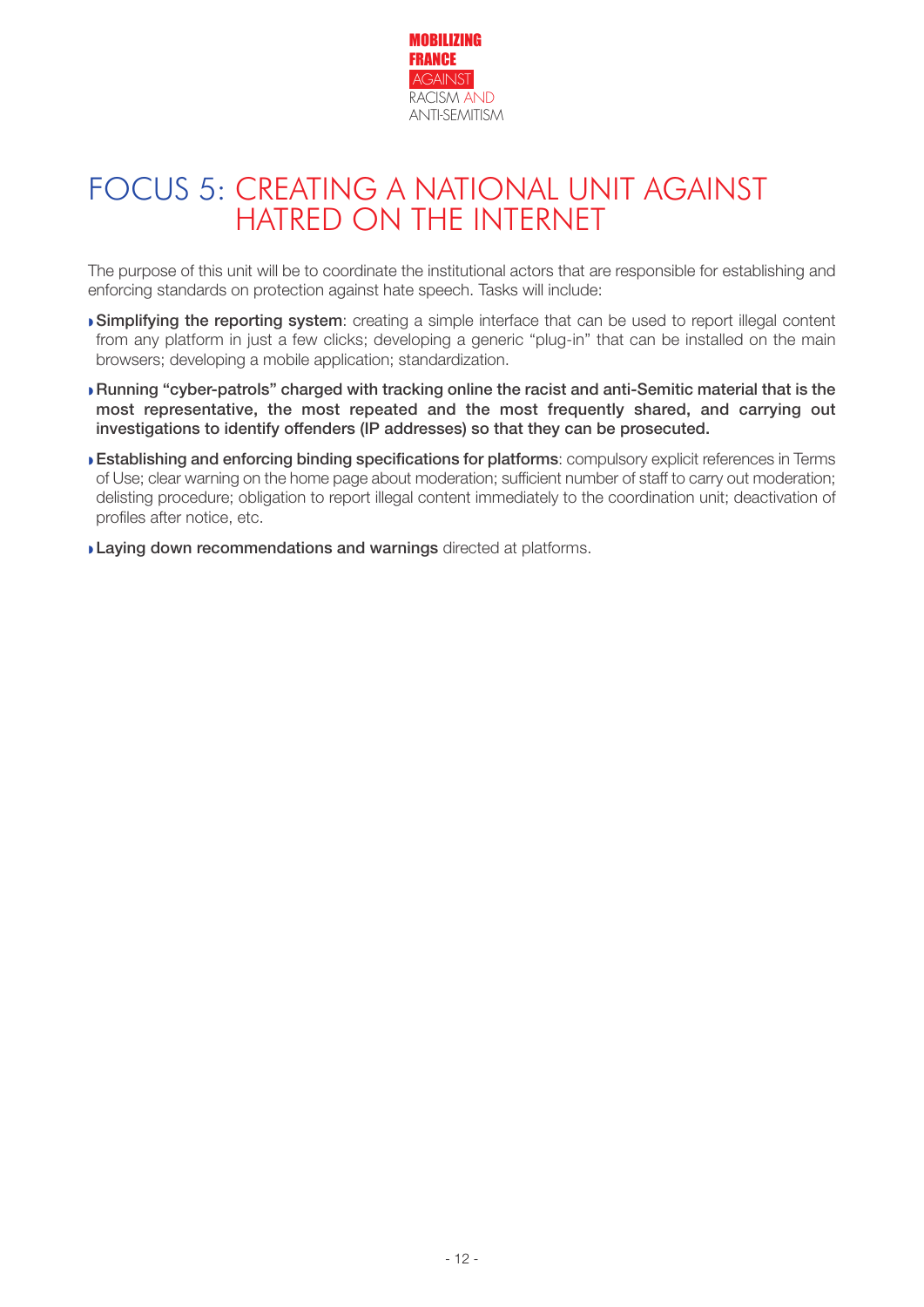

## FOCUS 6: ENSURING EACH STAGE OF EDUCATION FOCUSES ON A REMEMBRANCE SITE AND A PARTICULAR WORK, TO EDUCATE AGAINST RACISM AND ANTI-SEMITISM

In the framework of citizenship lessons and artistic and cultural education, remembrance sites, cultural and heritage establishments and archives, whether local or national, will be fully mobilized (Shoah Memorial, Palais de la Porte Dorée – Museum of the History of Immigration, Maison d'Izieu, Memorial to the Abolition of Slavery – Nantes, Memorial Site of Les Milles Camp, Rivesaltes Memorial, MUCEM – Museum of European and Mediterranean Civilizations, Musée des Confluences, Montluc Prison Memorial, Mémorial de Caen museum, Struthof, ACTe slave trade memorial in Guadeloupe, etc.).

Every primary and secondary school will be encouraged to developed a special partnership with one or several of these establishments, which will feature in its school development plan, to enable all pupils, at every stage of their school career, to:

- **◗** understand the history of the various forms of racism and anti-Semitism, as well as the ways and means of overcoming them and building a collective identity, through learning and interpretation activities linked to a heritage and remembrance site;
- **◗** learn about living in a community, combating racism and anti-Semitism, and the history of movements opposing hatred, in various contexts, through encounters with artists and their work (painting, sculpture, performing arts, cinema, architecture, etc.).

The national register of cultural and remembrance resource sites will be updated annually by an operational group involving the Directorate-General of School Education, the Remembrance, Heritage and Archives Directorate of the Ministry of Defence, and the Directorate-General of Heritage of the Ministry of Culture, and made available to teachers. An interactive map will be available on the "Educating against racism and anti-Semitism" page of the new shared resources website of the Ministry of National Education, Higher Education and Research and the Ministry of Culture, and on the websites of cultural establishments and remembrance sites that so wish.

This will be supplemented by a local register in each regional education authority.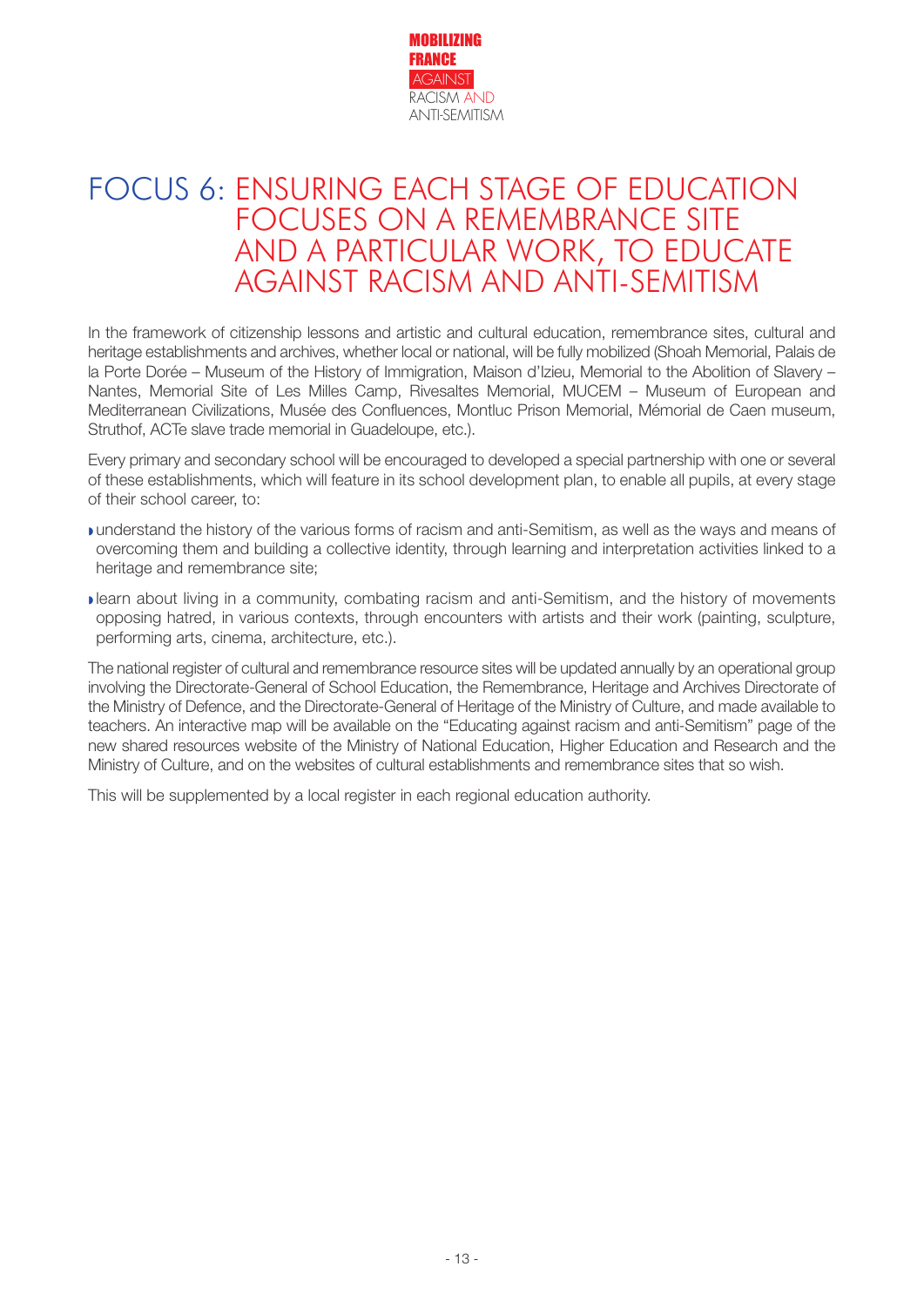

# FOCUS 7: SETTING UP A CIVIC SPONSORSHIP SCHEME

What is the best way to tackle the challenge of integrating young people, especially those from poor neighbourhoods, into all aspects of community life, including education, employment, culture, and political and community involvement? How can we help those who are keen, want to get involved, and make an effort, but are trapped by a glass ceiling?

These young people will be given the chance to take part in a civic sponsorship scheme and be mentored for two years by an adult volunteer from the Citizen Reserves. The aim is to enable young people to take full ownership of the values of the Republic, become involved in community life in various ways (civic service, taking part in citizen councils, voluntary work, etc.), receive the necessary training for these activities, and more generally, access various public resources more easily (for example, a guided tour of an official institution, an immersion course in a police department or with the army, etc.). Sponsors will also facilitate procedures related to education and professional integration.

The young people will undertake personal projects that may take various forms: primarily civic service, but also voluntary work, community service, a public service internship, or an artistic project.

When they turn eighteen, they will be accompanied to the town hall by their sponsors to register on the electoral roll.

At local level, prefects, who will be responsible for rolling out the scheme, will ensure the involvement of all State services, local governments, social partners, and main employers, so that the young people who make the effort to sign up receive support from all those who work to promote civic, social and professional integration.

At national level, high-profile figures who are recognized in their professional field and for their commitment to helping others will build on the work of the sponsors and give the scheme greater visibility.